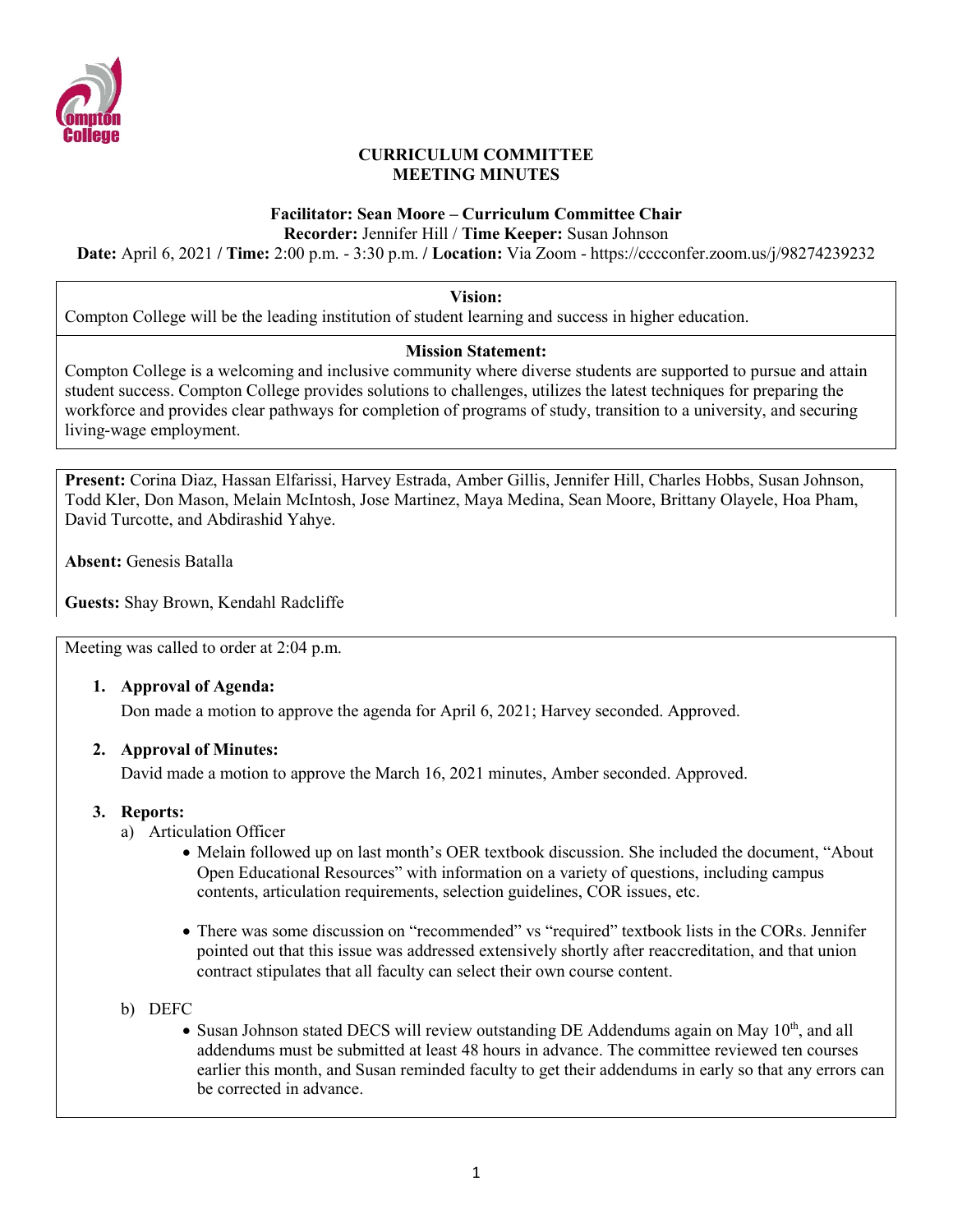- The committee will perform the second read of DE Handbook, which includes the requirements for teaching asynchronous and hybrid courses. We have a number of training opportunities to assist faculty in gaining full certification.
- Distance Education Open Labs are available for Professional Development from 3:30-4:30 p.m. on the following dates: 4-20, 5-4, 5-18, and 6-1.

## c) SLOC

- Amber said that we are moving along on the eLumen integration. Lauren Sosenko sent out an implementation update as well as a training schedule.
- We have been looking at some SLOs, and Amber noted that when faculty create course proposals or reviews, we need to remember to link our SLOs to ILOs. This is the main reason that a course would get held up in the approval process.
- There is a plan to put together an Assessment Summit next fall in order to assist faculty.
- d) Vice President, Academic Affairs
	- Sheri reported that since last fall, there has been an effort to make the CORs much more streamlined and user friendly in terms of access. She will be meeting with programmers next week and will have something to bring to the committee before the end of the semester in terms of possible improvements. This is primarily in terms of overall interface, not changes to specific CORs..

## **4. Consent Agenda Items**:

Sean presented the following consent agenda items. Todd made a motion to approve; Hoa seconded. Approved.

Melain noted that the prerequisites for item 4C have been changed, but this is not reflected in the COR. We need to remove Chem 120; Bio 100H is listed twice, and there is not content review for all courses. Sean suggested we table item 4C until the next meeting. Amber made a motion to table; Todd seconded. Approved.

Hassan said that after a course proposal is reviewed and changes are requested, we currently have no way to verify that such fixes have been made, and that this has been a problem for some time. Maya stated that this is a permissions issue with those who are classified as "optional" reviewers, that their access is limited. Sean suggested that we may have to discuss this in the future to rectify.

Todd moved to approve items A, B, and D. Harvey seconded. Approved.

- a) *2-Year CTE Course Review*: NURS 222 Medical Surgical Nursing- Older Adult; and WELD 150 - Structural Fabrication
- b) *6-Year Course Review*: COMS 260 Introduction to Intercultural Communication; MUSI 215A - Music History and Literature Up to 1750; and MUSI 215B Music History and Literature - 1750 to Present.
- c) *6-Year Course* Review *– Removal of Prerequisite*: MICR 133 General Microbiology.
- d) *DE Addendum Review and Approval*: MUSI 215B Music History and Literature 1750 to Present.

*Note:* The DE Addenda for COMS 260, MICR 133, MUSI 215A, NURS 222, WELD 150 were approved at the November 17, 2020 BOT meeting.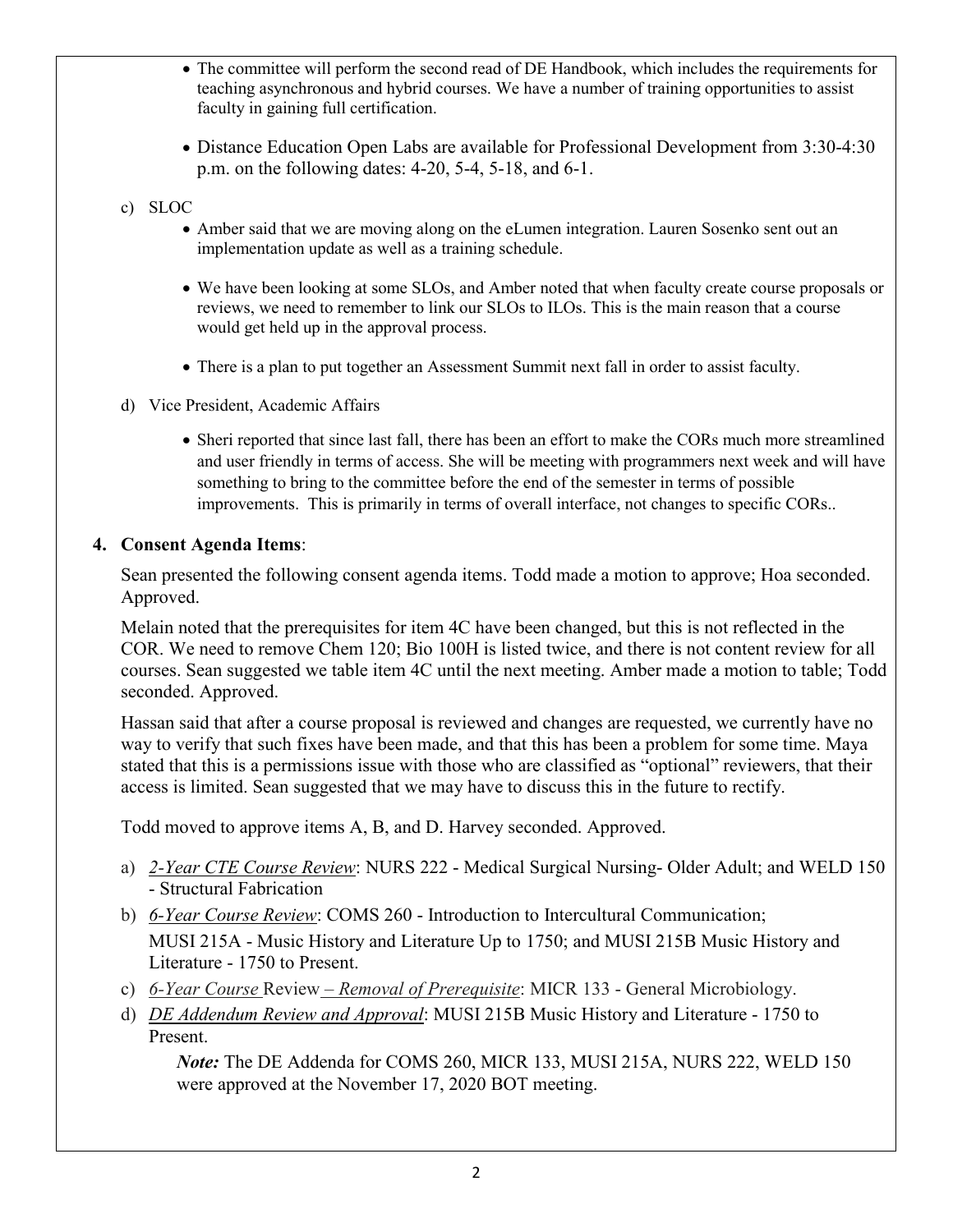## **5. Action Items:**

- *a) New Programs Credit – First Read:* Biomanufacturing A.S. Degree; Biomanufacturing Technician - Certificate of Achievement; and Biotechnology Laboratory Assistant - Certificate of Achievement.
	- Todd moved to open discussion. Amber seconded. Katherine Marsh was invited to speak on this, but could not make it. Sean included all of the material to review in the Outlook invited, and that these courses will come back to the committee for a second and third read. Todd motion to close; Harvey seconded.
- *b) New Programs Non-Credit – First Read:* ESL Level 1 Certificate of Completion; ESL Level 2 Certificate of Completion; ESL Level 3 Certificate of Completion; and (ESL) Basic Career Training - Certificate of Completion.
	- Hoa moved to open discussion; Todd seconded. Brittany, our full-time ESL faculty, said the goal is to offer certificates of completion for Levels 1, 2, and 3 ESL coursework. The motivation is to encourage students to reach full fluency in English. Once students complete these courses, they can start vocational ESL certification, which serves as career training. These classes are transcripted, but are non credit. Amber moved to close; Todd seconded. Approved.

## **6. Information Items:**

- a) Sean reported that Curriculum, Distance Education, and Student Learning Outcome Open Labs are available for Professional Development from 3:30-4:30 p.m. on the following dates: 4-20, 5-4, 5- 18, and 6-1.
- b) Maya updated the CCC webpage to include the most current CCC Handbook and all CCC meeting Zoom links.
- c) Jesse Mills has invited the CCC chair to discuss the possibility of aligning and/or integrating departmental program reviews with curriculum program reviews at the next IEC meeting. Sean's intent is to do this incrementally to avoid overwhelming faculty. Sean will put this on the agenda for the next meeting to demonstrate what the programs look like within CurricUNET and clear up any confusion
- d) Sean reminded the committee that courses being inactivated will be manually removed from the CC catalog, if the course is illustrated as an optional prerequisite (or) course, which does not affect the program's units. However, courses being inactivated that are the sole or an (and) prerequisite illustrated in a program will require that program to be reviewed and revised.
- e) The list of 199 courses requiring review was sent, via email, to all faculty course originators and key personnel on March 29. The correspondence included directions about creating proposals and launching courses. Please see the Excel document in the Outlook invite.
- f) Sean suggested that to foster curriculum approval timelines being achieved, please log into CurricUNET weekly to review courses.
- g) A list of 11 adjunct faculty, requested to review courses this semester that will be compensated, was separately sent to the adjunct faculty on March 29. Key personnel were included on the email correspondence for the purpose of BOT approval of the compensation. The email included the following compensation details: The revised hours to be placed on the BOT agenda are highlighted in yellow and calculated according to the following guidelines: (1) adjunct faculty receive 2 hours of compensation per course outline of record requiring articulation updates that are approved by the College Curriculum Committee by June 1, and (2) adjunct faculty receive one